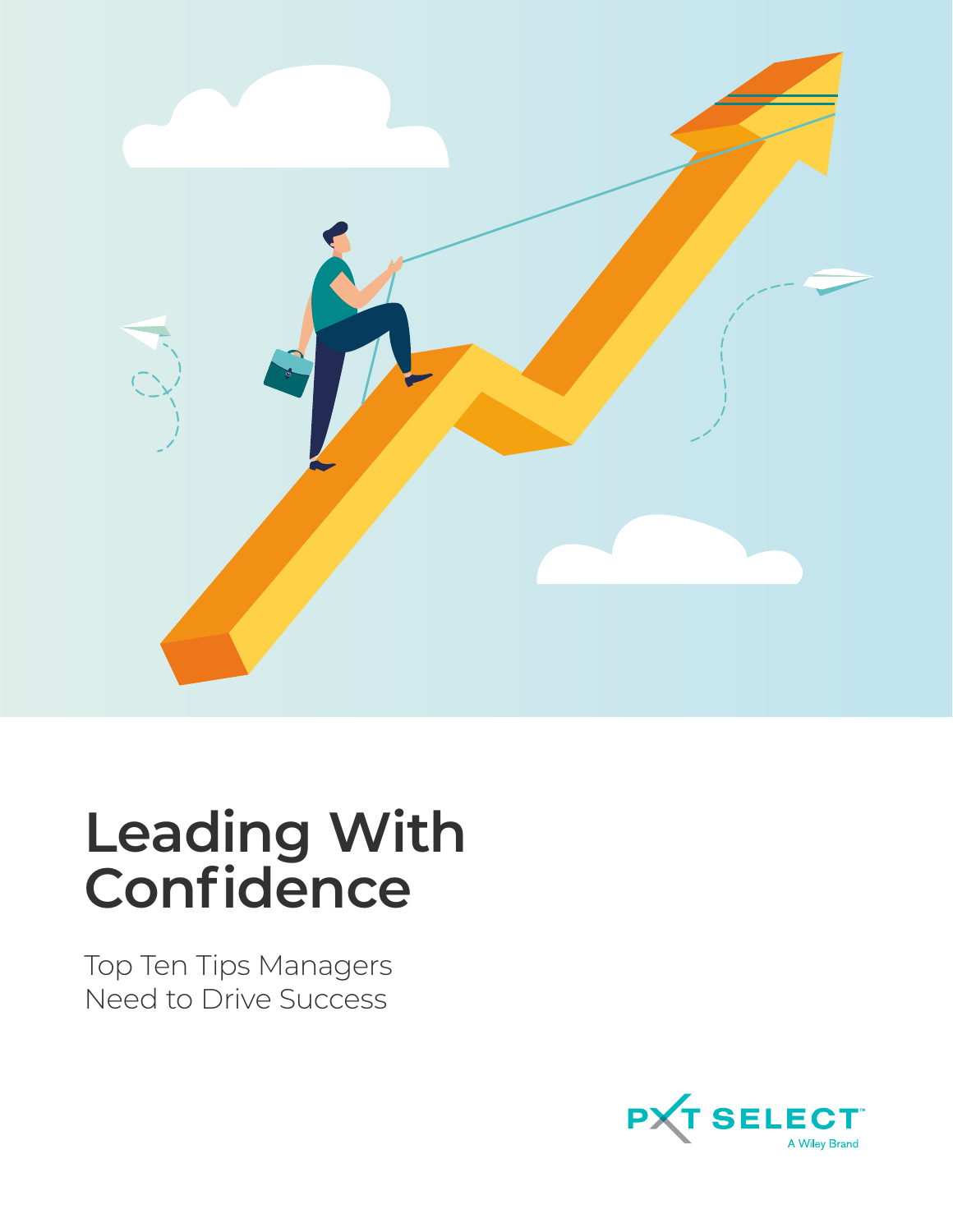

Whether you're a first-timer or a seasoned veteran, you don't want to mess up as a manager and let your company or the individuals you manage down. But try as you might to do your best, mistakes are still going to happen.

Even then, there are several leadership tips you can keep in mind that will help you reduce those mistakes and excel in your role. In the following eBook, we offer ten of our best tips for managers of all levels. If you want to improve your management game, drive results, and lead your team to success, read on.

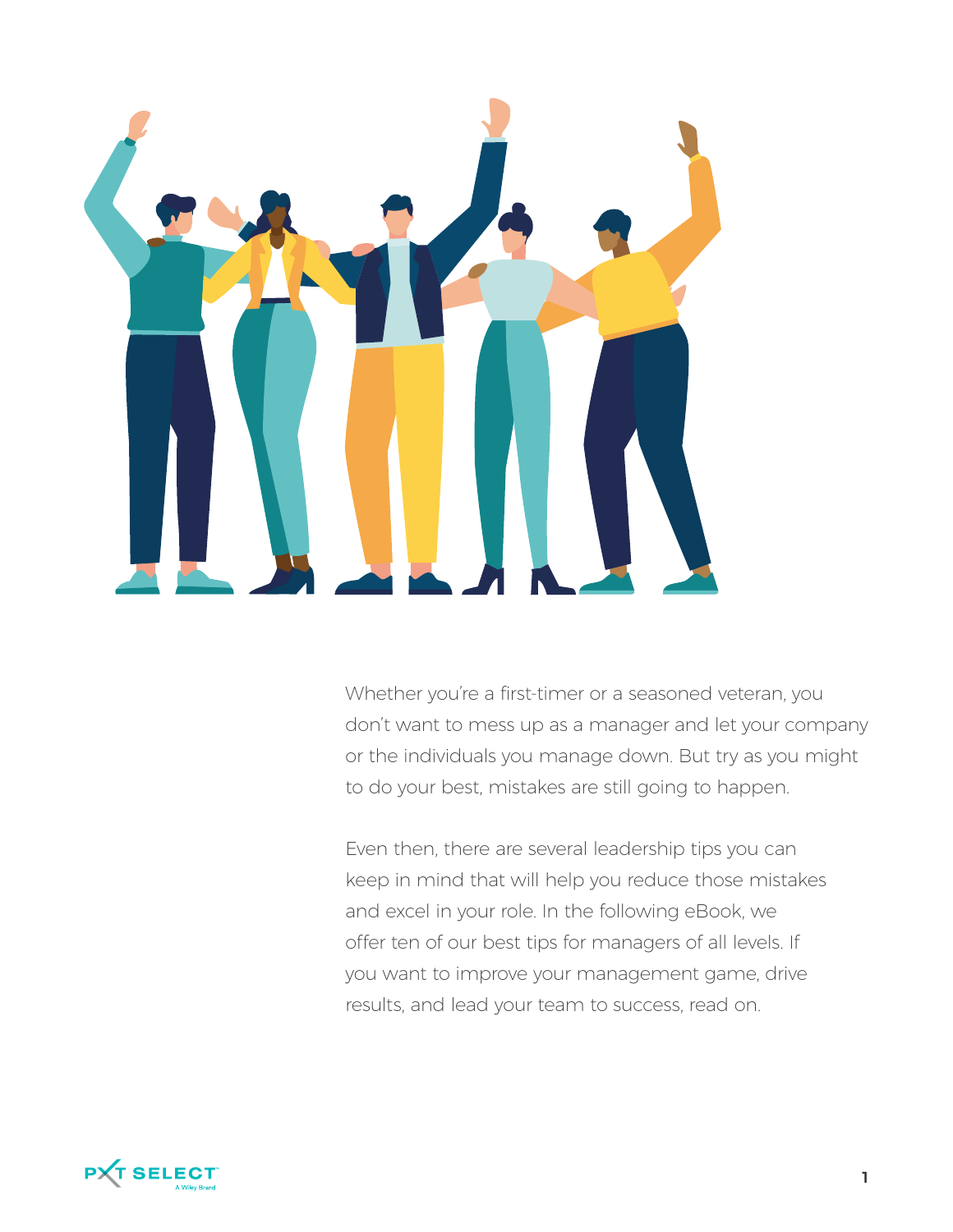

#### Develop Yourself

Like any other set of skills, leadership requires consistent development and practice. And that's the real kicker—there's no way around the practice. Ever see an extremely intelligent person in your company get promoted only to fail in a leadership or management role shortly after? There's a reason for that. Again, leading as a manager takes more than intelligence. It takes practice.

Leadership doesn't mean having a high IQ. Successful managers use Emotional Intelligence (EI) to make informed decisions. Daniel Goleman, author of Emotional Intelligence: Why It Can Matter More Than IQ, said,

IQ tells you what level of cognitive complexity a person can manage in their job: you need high levels for top management, the professions, [and] the sciences, while lower levels work fine in lower echelons. Emotional Intelligence [EI] sets apart which leaders, professionals, or scientists will be the best leaders.



Emotional intelligence helps you develop your ability to lead and manage, whatever the conditions may be. To be a great leader, you must understand how to manage yourself first. If you understand who you are and what your strengths are (self-awareness) and you know how to lead yourself (self-management), then you set yourself up to lead others effectively.

Good leaders also know how to connect the people around them (others-awareness). People follow leaders they find approachable and relatable. If a leader has high Emotional Intelligence, they can use it to tune into the needs of others. As a result, their employees will feel more motivated and committed to them.

Leaders with high Emotional Intelligence generate excitement and enthusiasm as well. Leadership focuses on building relationships—a skill that depends on emotional connections and Emotional Intelligence. As a leader, having high Emotional Intelligence allows you to exercise more compassion, understanding, and effective communication. With a developed Emotional Intelligence, you'll be able to inspire, influence, coach, and handle conflict more effectively.

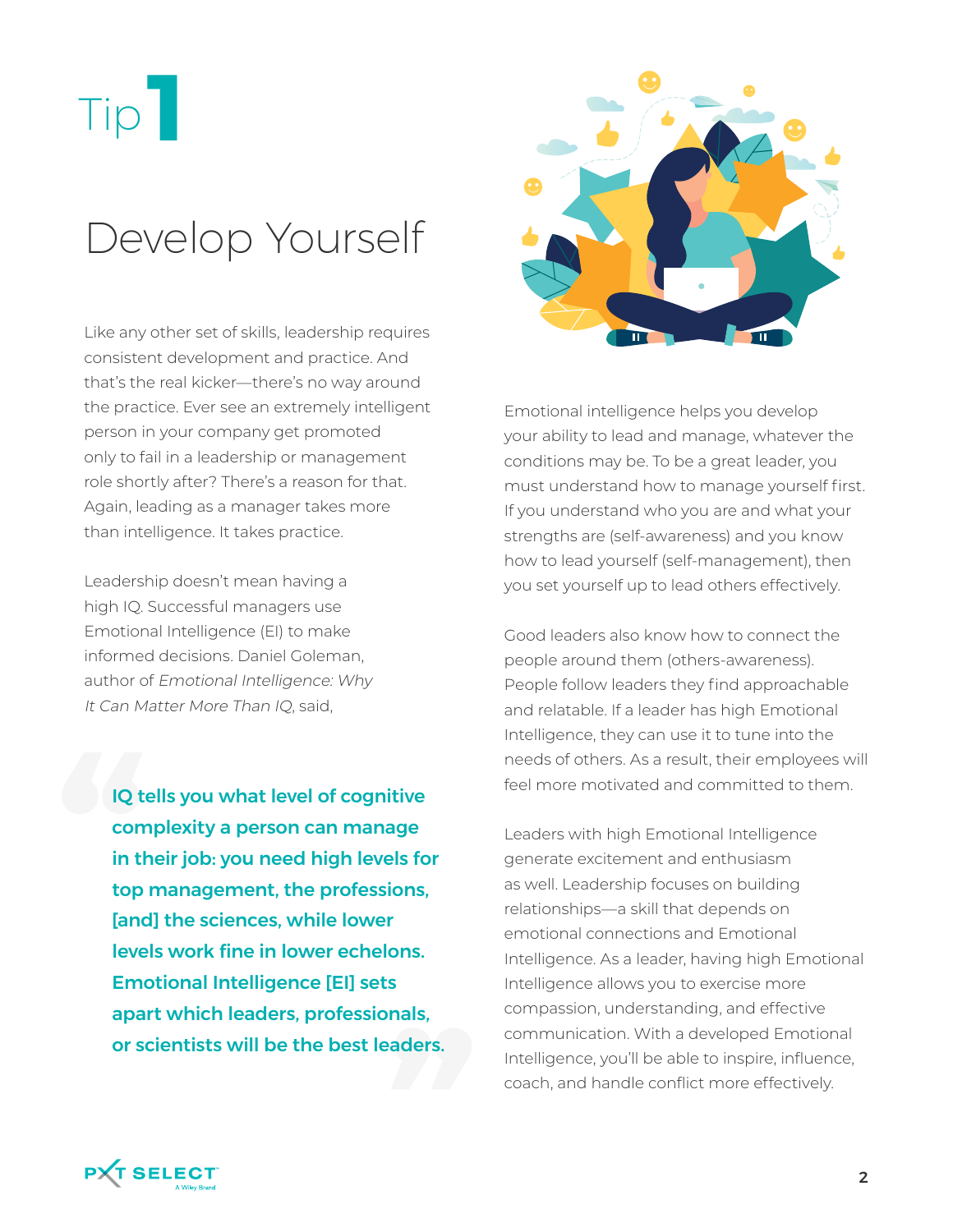

#### Set an Example People Can't Resist Following

There's no greater leadership responsibility than being able to craft and cast a compelling vision for your organization. And though crafting a vision isn't easy, when it comes to leadership, only one "vision question" really counts—are you actively pursuing your vision? The truth is, money and perks have their limitations in motivating the modern worker (just Google "motivate employees without money" if you don't believe us; Google will return nearly five million results).

The global workforce has changed, which means a paycheck every two weeks isn't enough to get the best effort out of increasingly detached employees. People want to feel like their work matters—they desire a vision that compels them to give their best effort to achieve a seemingly insurmountable goal. That's where vision comes in.

Simply put, vision is a picture of your preferred future. The picture that accompanies that preferred future is the driving force that motivates dreaming, ideating, planning, hard work, and achievement. Effective leaders



know how to harness the power of vision to motivate themselves and others when money and perks are tight or non-existent.

Leadership guru John Maxwell said that a leader "knows the way, goes the way, and shows the way," and that "people buy into the leader before they buy into the vision." Do you have a vision? Do your coworkers and employees know what it is, and do they believe in it? Do they believe in your ability to get them there? Everyone likes to ride the rides, but eventually, even the most laid-back people want to get somewhere. Create a vision for the future that your employees can't wait to get to.

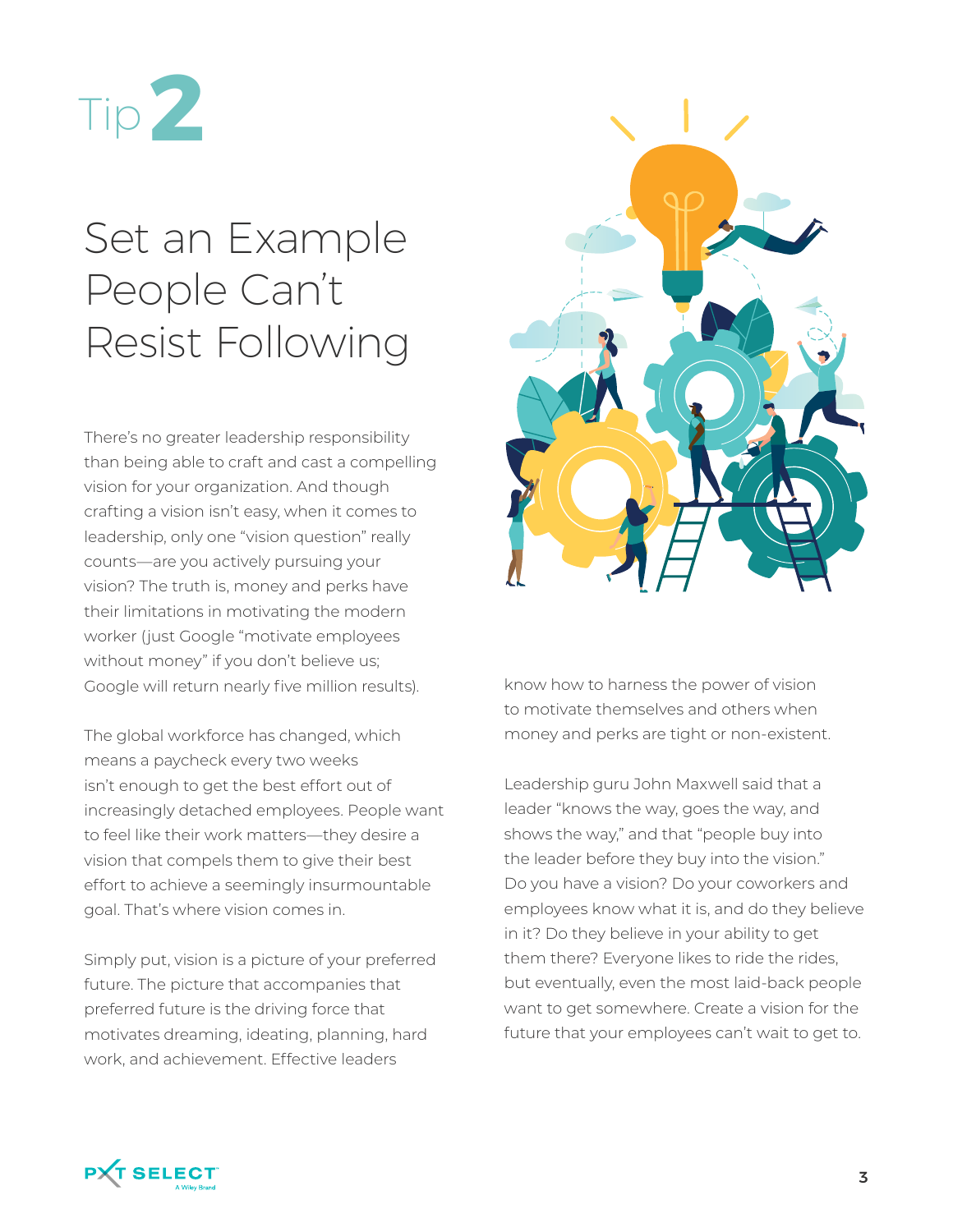

### Understand that Communication Is Key



During a recession or a crisis, many companies make significant cuts to their workforces, which weighs heavily on their remaining employees. To get the job done with fewer workers, organizations tend to rely on a core group of employees whom they trust and believe in. How can you keep these individuals motivated and engaged for as long as possible?

According to research by Gallup, organizations with a high level of engagement report 22 percent higher productivity. In the words of Jim Harter, Ph.D., a chief scientist at Gallup Research,

Engaged employees are more attentive and vigilant. They look out for the needs of their coworkers and the overall enterprise because they personally "own" the results of their work and that of the organization.

So, what does engagement have to do with communication and leadership? As you might've guessed—a lot.

If you want to engage the people you lead, then make yourself available to them. How many managers spend most or all of their time behind closed doors and away from their employees? Think about the amount of distance (literally and figuratively) between you and your employees. Even in the age of social distancing and remote work, find ways to connect with your employees oneon-one or on a more emotional level in a group setting. It's during stressful times that people need the support of their managers the most. Take time to put business aside and just ask how your team is doing.

Regardless of your jam-packed schedule, maintain a culture of dialogue with your people. Each person is different, and each individual finds motivation in different ways. Rather than employing a one-size-fits-all approach towards instilling motivation, effective managers tailor their management style to elicit the best responses from each employee.

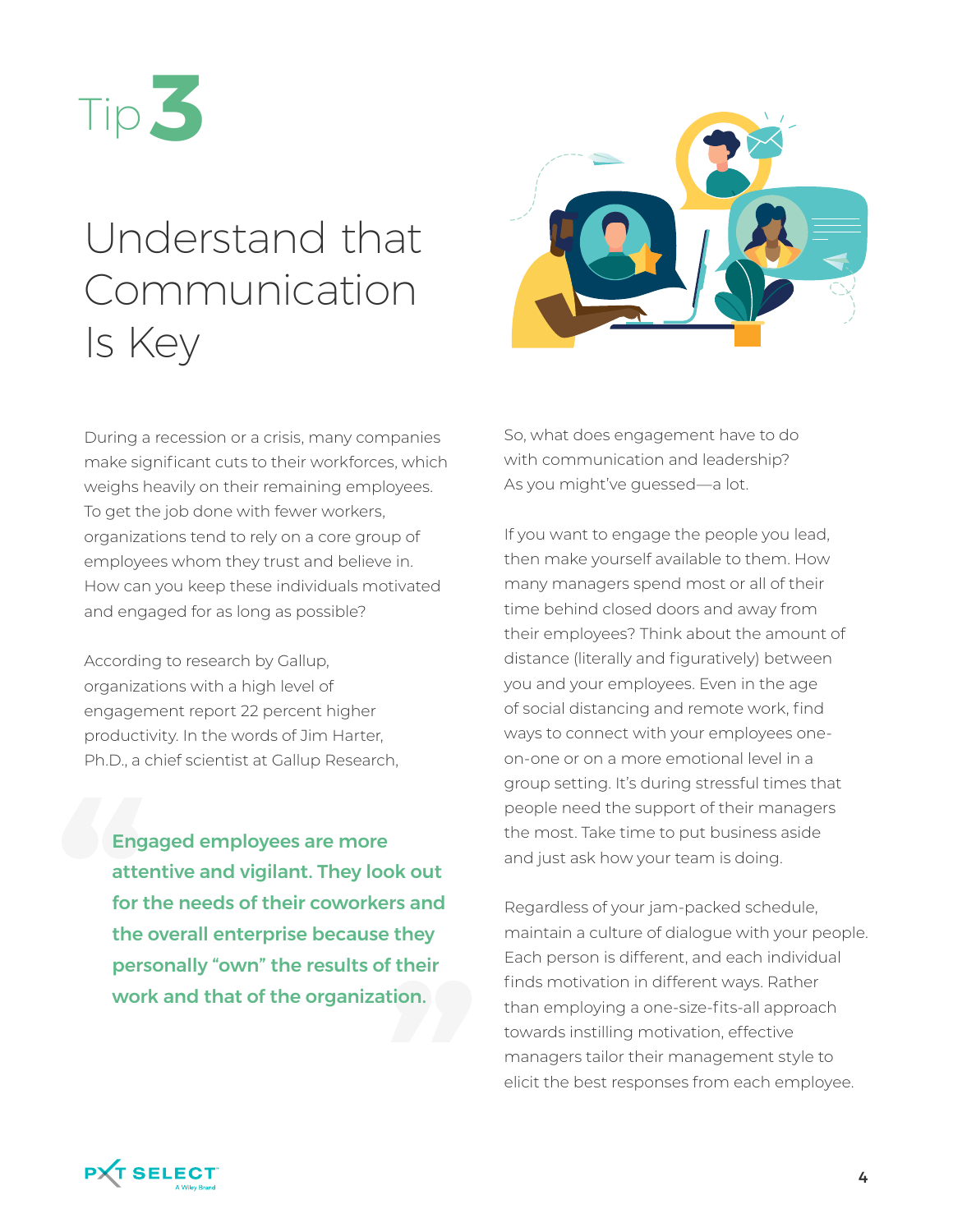As a leader, manager, or boss, it is your job to keep the people you're responsible for engaged and motivated. Recognize that when you're feeling down and low, chances are your staff is too. Be careful not to drive a melancholy workforce even lower by mercilessly cracking the whip.

Likewise, avoid a posture of ignorance by getting out of your office. Instead, take opportunities to talk to your employees. By listening, you not only show you care, but you also receive real-time feedback on employee concerns and attitudes. From there, you can use this information to correct problems and find ways to motivate your employees. The bottom line is that by communicating,

you're also engaging your people. If your organization suffers from disengagement like many others, then you have a major challenge on your hands—one that leadership should address if it wants to help your company towards long-term success. The good news? You don't have to wait for leadership to boost engagement. Realize that each person can influence others positively as well as negatively. Increase engagement in your organization today by connecting with your employees, by listening to their needs, and by helping them connect to the sense of purpose in their work. You don't need to wait a minute to start engaging your employees at a deeper level. You can start immediately.



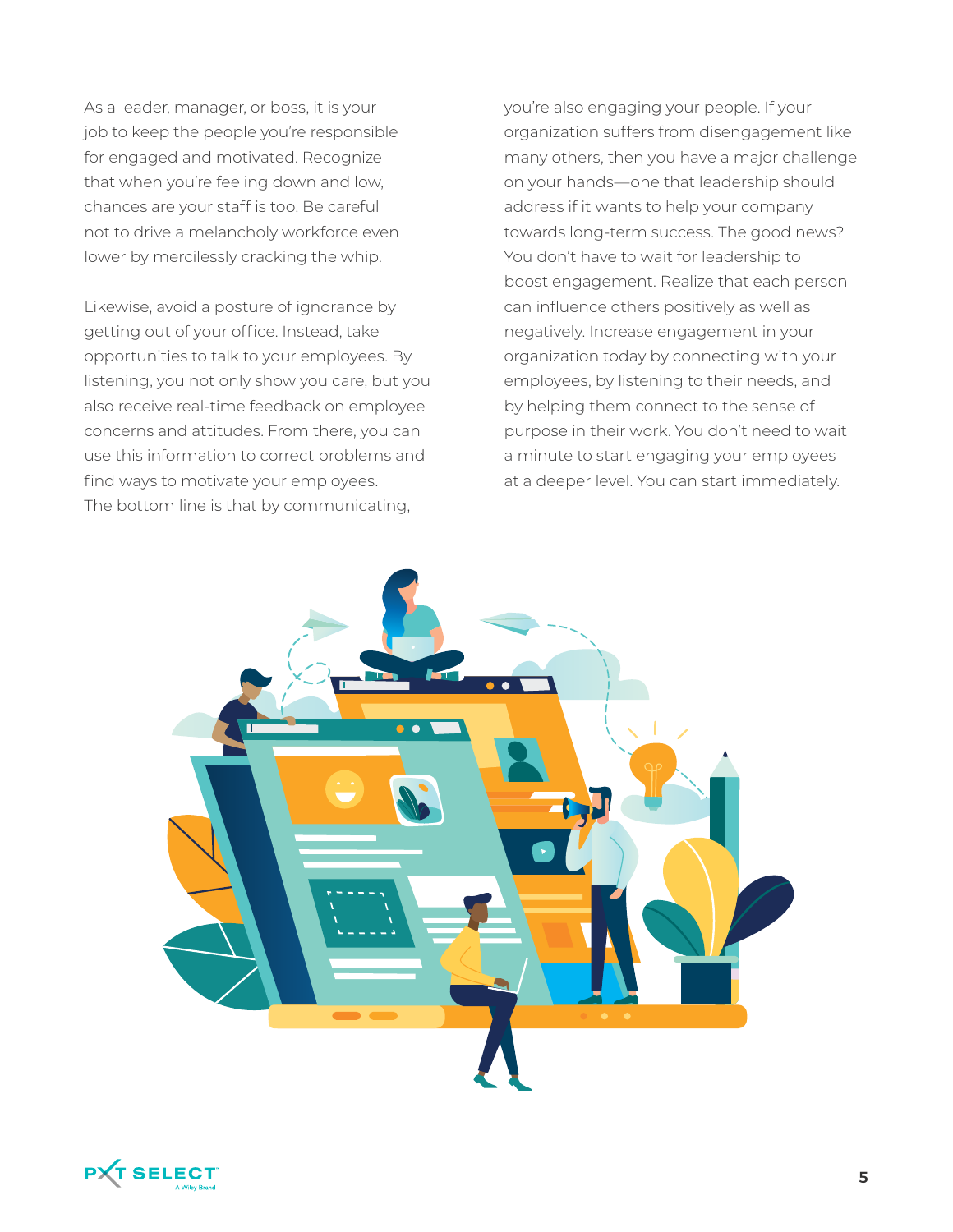

### Help Your Team See the Big Picture

It's easy to get lost in the work we do as individuals and forget about what we're accomplishing in the larger world. To reconnect your team with the purpose behind their actions, take time to explain how their assignments and projects fit into the company's larger goals. Making the connections between work and goals helps demonstrate that every task your team completes can have an impact on the company's reputation, success, and bottom line. Build a shared vision in your department or organization. By doing so, you'll help workers focus on performance and find more meaning in their work.

To share a common vision that unites your employees through a sense of purpose, look at the why, how, and what. According to the Society of Human Resource Management's HR Magazine:

• The **"Why"** defines the organization's purpose. Once the **"Why"** is identified, it's your job as the leader to communicate the purpose and live by it.



- The **"How"** is the collection of values that inspire and guide behavior. It acts as the company's guiding principles. Consider what makes your business unique from others doing similar work.
- The **"What"** represents an organization's vision and goals. The **"What"** provides quantifiable information to measure results.

When individuals and teams understand the "why," live by the "how," and focus on accomplishing the "what," they start to see the big picture. With the big picture in mind, they won't need micromanaging (although they really don't need micromanaging to begin with). Motivated by the "why," guided by the "how," and targeted to achieve the "what," your employees can evaluate their daily activities and determine what they should do and how they should do it.

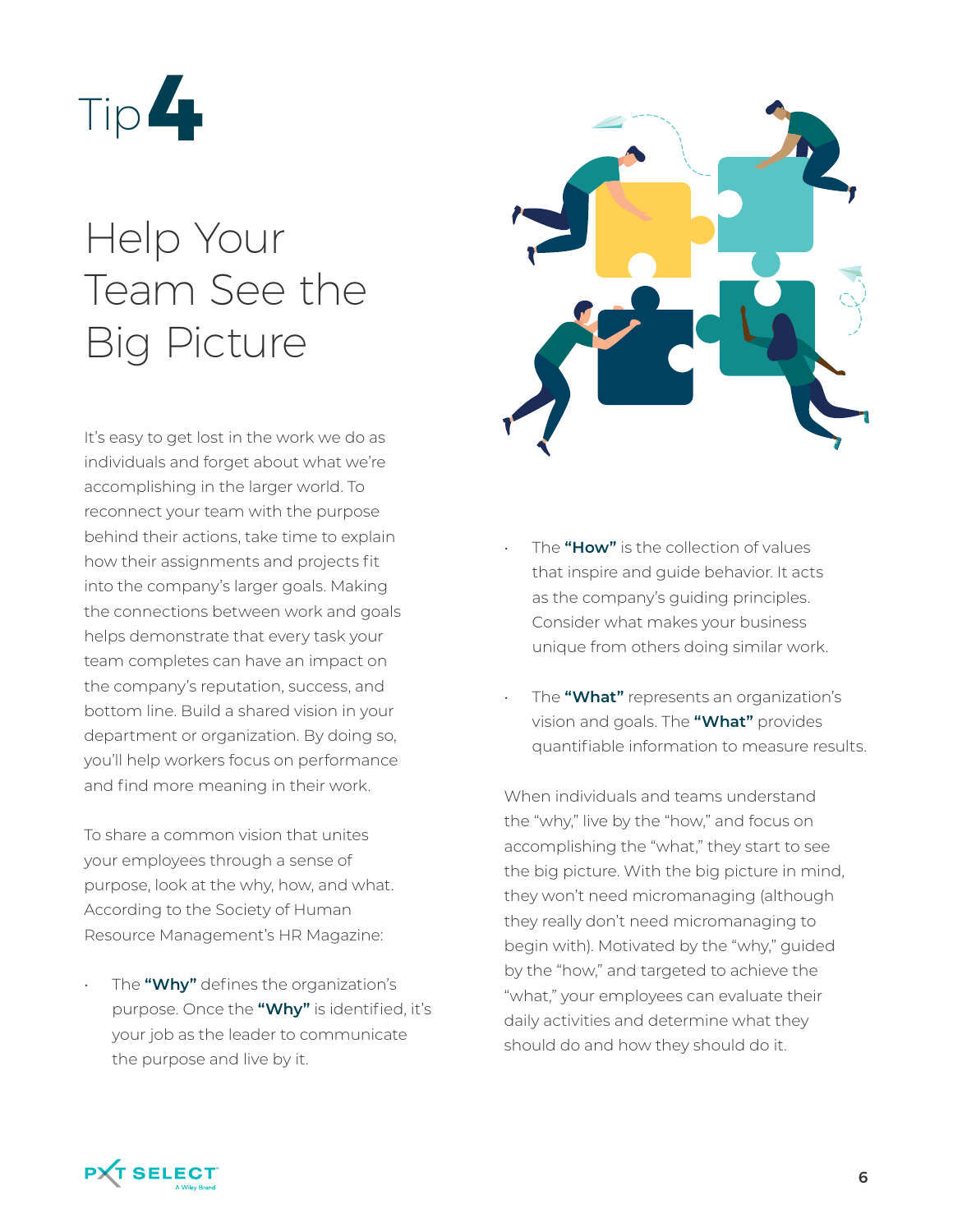

#### Encourage Feedback

Want to be an inspiring leader? Of course you do! Research shows that inspiring, charismatic leaders regularly gather ideas, opinions, and suggestions from the individuals they work with. In a study where 400,000 employees rated their 40,000 managers on their ability to inspire, researchers found that asking people for their input was one of the most impactful habits a leader can build.

Most leaders make the mistake of assuming they understand what's going on in the minds of their employees. Try to avoid making assumptions. There's no way of knowing what your employees think unless you ask. So, make it a point to ask for feedback from all your people regularly in both one-onone encounters and group meetings. Keep these points in mind when seeking input:



**Involve Everyone:** Some people have no problem providing feedback in your everyday meetings and other public forums, but others will shy away. Make it a point to seek input from individuals who hold back in group meetings. Most people who hold back do so because they lack confidence. Build their confidence by inviting them to share feedback every so often in group sessions—"What's your take on this, David?" or "How would you do this, Marie?" After they share, reiterate one of their points by leading in with something like, "So, you're saying…" Then, thank them for their contribution. By reiterating one of their points, you show that you're listening. By thanking them, you make the individual feel validated, and you encourage further feedback later.

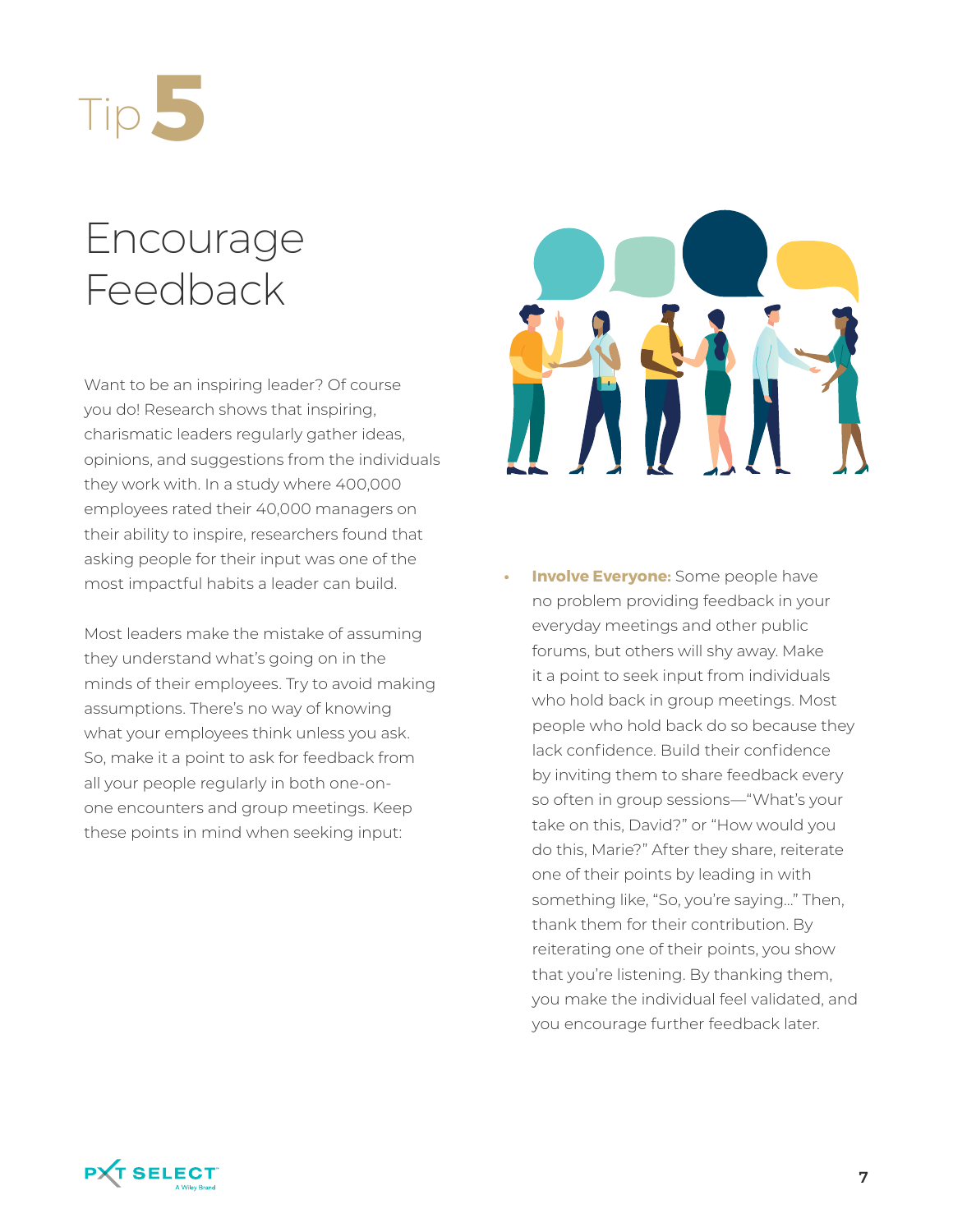- **• Get Them One-On-One:** If you still find it difficult to get people to contribute in group settings or meetings, schedule one-on-one time with the people who don't often share. Making people feel valued is one of the most important roles of an effective leader. Simply ask for their input and suggestions on more specific items. In every conversation, make it a point to ensure that you've taken into account ideas, opinions, and suggestions of every party in the conversation before making any decisions. If you have a tough time getting people to share, stick with it. People won't always have something to say on every subject either, so you need to keep inviting people to share during each new conversation.
- **• Follow Through:** If you receive feedback, nod at the suggestion, and then proceed to do nothing about it, it won't encourage future feedback—and that's something that could hurt your team and your organization. By acting on feedback, you applaud the contributor and encourage more feedback.
- **Circle Back:** Circling back and explaining why feedback did or didn't result in any action is better than simply ignoring input. Stop and think—how do you feel when someone you respect, especially someone in authority, looks for your input on a key topic? Pretty good, huh?



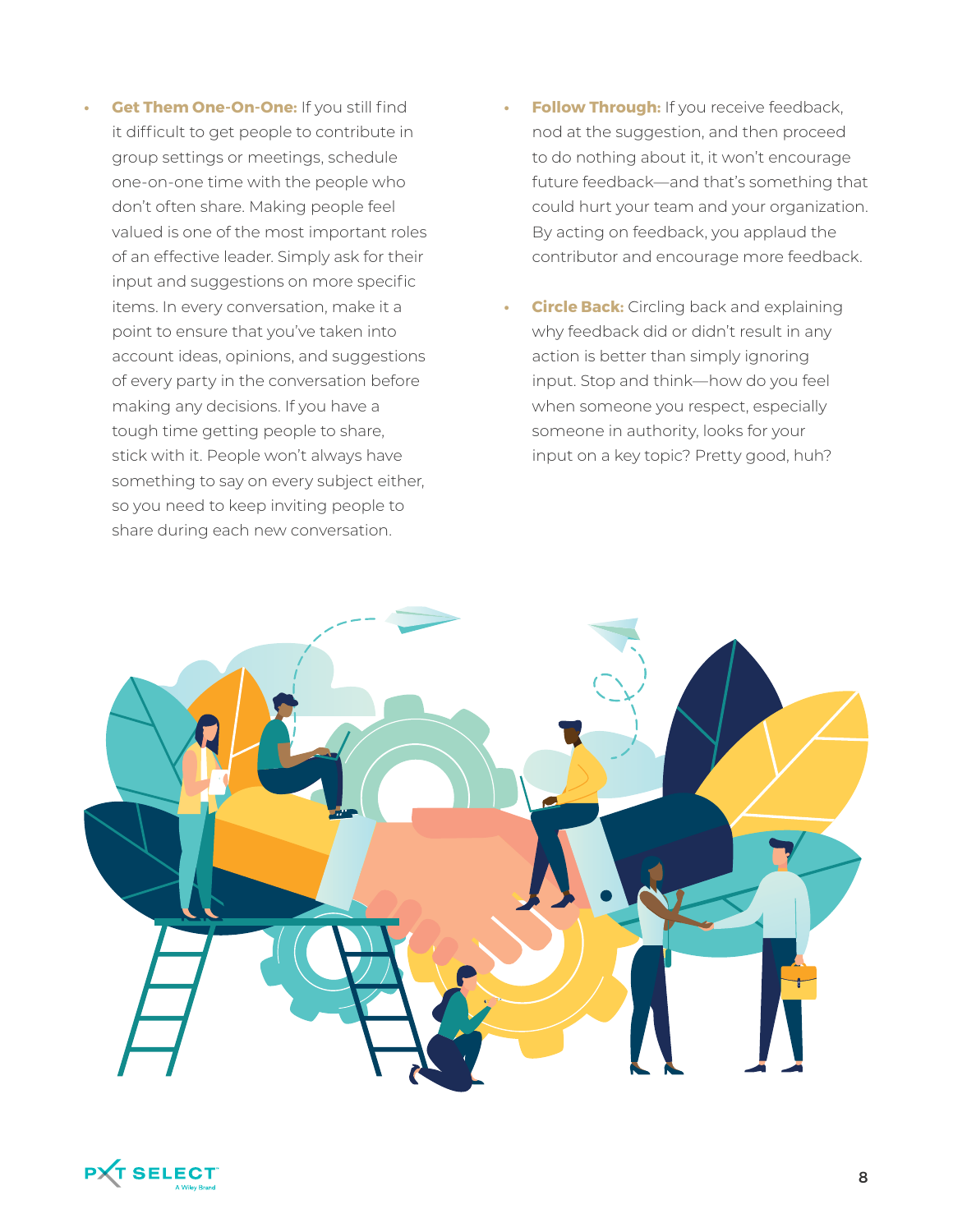

## Don't Underestimate the Power of Recognition

What gets us up and going to work every day? Is it just a paycheck? Salesforce.com argues otherwise. In their research, they found that nearly 80 percent of employees said that recognition in their careers motivates them just as much as a paycheck.

But there's a discrepancy between what employees want for their hard work and what they receive. Giving out regular recognition provides an effective way to motivate employees, and effective leaders know it. You can recognize your employees' hard work in several ways, but these are a few of our favorite tips:

#### **1. Make recognition direct and specific.**

Be clear about what specific action you're praising. General praise, such as "you always work so hard" and "good work this week," is nice, but it doesn't let employees know which actions to continue. Recognize specific actions and how they contributed to improving your organization's success.



Here's an example: "Karen, I'm so impressed with how you dealt with that upset customer yesterday. You did a great job of calming her down so you could explain why her package was delayed. You're the reason she didn't cancel her order. Nice work!"

**2. Make recognition sincere.** Do not rush to implement employee recognition programs without considering why employee recognition is important. The purpose of employee recognition is to motivate employees and show them that you appreciate them. It is not a task to simply check off a list. When you attempt to implement widespread employee recognition in your company while in a rush, it can come off as canned and insincere. Slow down.

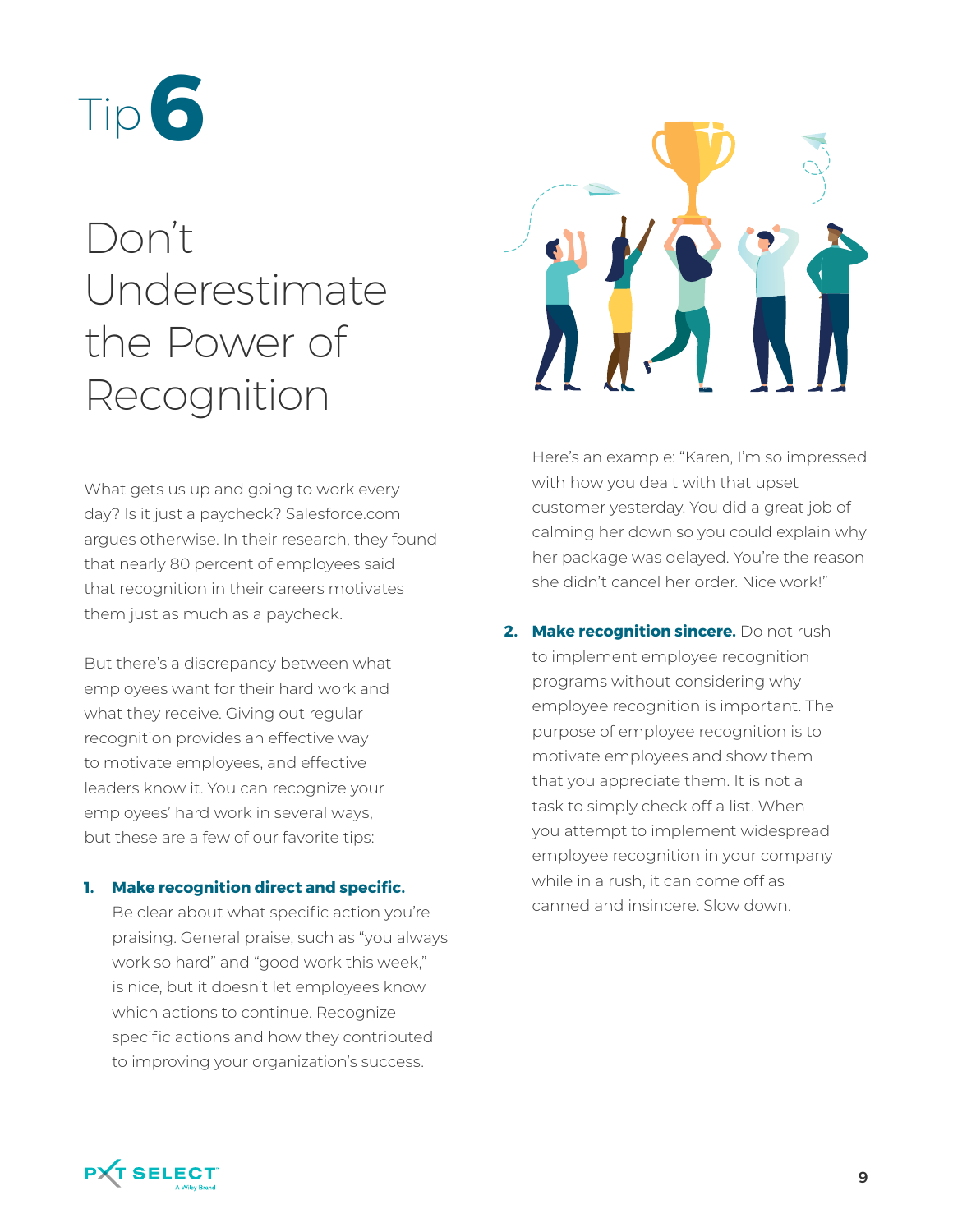- **3. Accompany recognition with a benefit or reward.** Tying some type of reward to recognition motivates your employees to continue their hard work. These rewards don't necessarily have to be cash bonuses or raises. Rewards can be more like a paid day off after a long project, a free lunch paid for by the company, or a gift card to a local restaurant that your employee loves visiting already. To figure out which rewards motivate your employees, get to know the people you lead. Discover what gets them excited. Remember these motivators when it comes time to recognize and reward the efforts of your employees. Plus, getting to know someone shows you care about them in a more general sense, which creates a deeper sense of loyalty and boosts engagement. It's a win-win-win situation.
- **4. Personalize recognition.** You cannot motivate every employee with the same types of recognition. Some people love public recognition while others find the idea mortifying. This is where knowing your employees helps. Build relationships with your team members so that you know their personalities and the best ways to praise them.
- **5. Make recognizing achievements everyone's responsibility.** The entire responsibility for motivating employees cannot fall on leaders and managers alone. Everyone can take it upon themselves to recognize their co-workers for a job well done. Praise from executives lets employees know how their work contributes to the overall goals of the organization. On the other hand, since we

work closely with our everyday coworkers, praise from them means a lot too. They know the daily sacrifices we make. Encourage your team to complement each other in specific and personal ways.

**6. Keep recognition simple.** Rather than making recognition a show, let go of the need to put too much planning or thought into how you recognize someone. The real work comes from keeping your eyes open for people who work hard and accomplish goals. After that, a department-wide e-mail or mention during a conference call will do the trick. Remember, recognition should come off as sincere and natural.

If you're looking for an easy way to motivate employees and boost engagement, start with recognition. Most people want to work for companies that appreciate and acknowledge their contributions. Get to know your employees, find out what motivates them, let them know what they're doing well, and watch them shine.



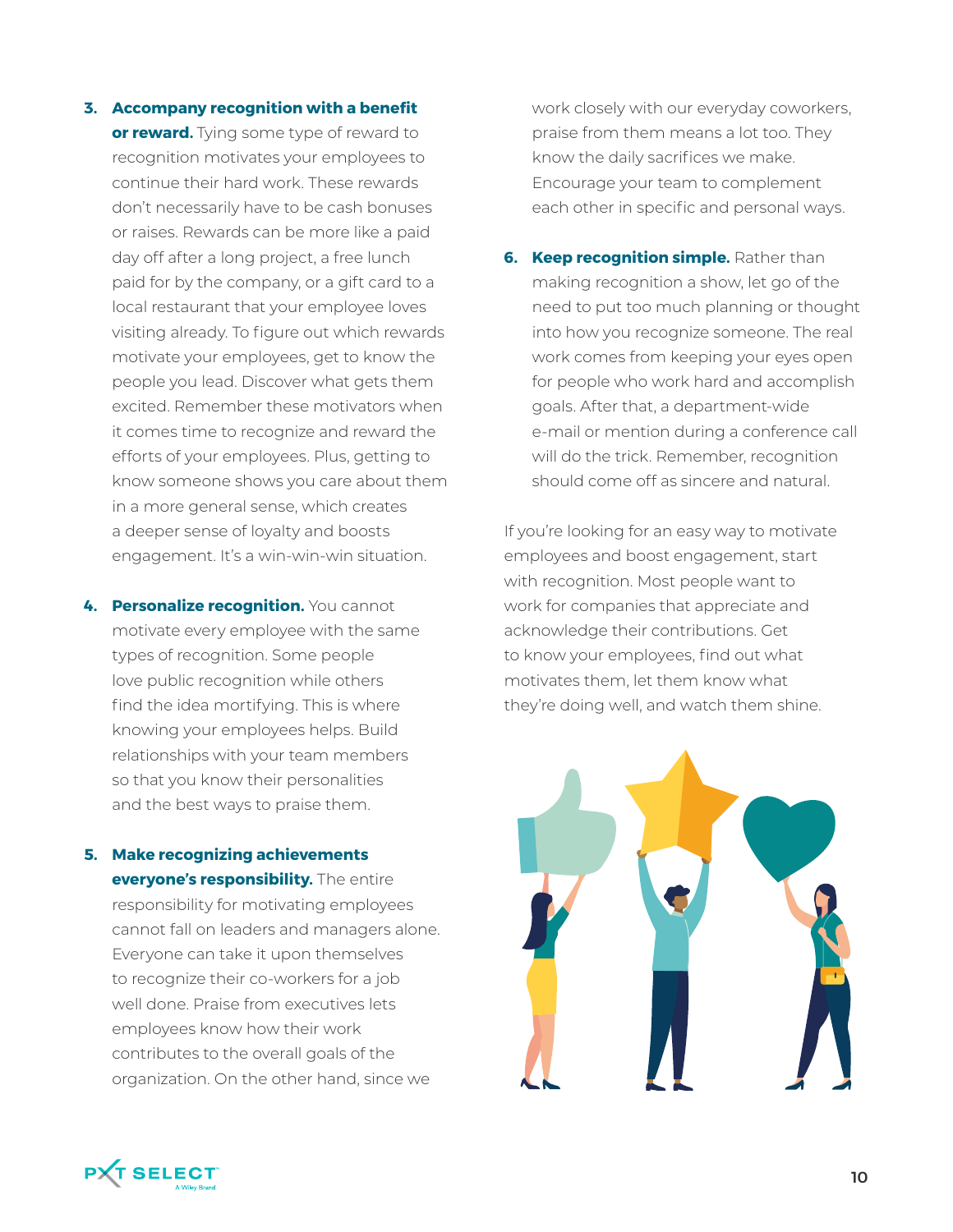

#### Act With Decisiveness

Although they're willing to be flexible, quality leaders make it a priority to stick with the decisions they make if it's within reason. They strive to be impeccable with their word, which means following through on commitments. People tend to question individuals who waver back and forth and who constantly change their minds. The amount of value you add to your organization depends on your ability to make decisions. Employees will gain more respect for you if you confidently and consistently assert your influence and then stand by your decisions as long as they remain within reason.

#### **Here are some tips for how to exercise decisiveness:**

- Hold back on making and sharing decisions until you gather all the necessary facts. Avoid acting on impulse or emotion.
- Delegate workload based on the expertise, interests, and qualifications of your employees. Let go of the impulse to micromanage employees. While that comes out of a good place, micromanagement shows that you don't trust employees or fully understand their capabilities. It can hurt the confidence of your employees and cause them to resent you and your organization symptoms that lead to disengagement.
- Be accountable for your decisions. Speak with conviction, see your decisions through, and own your failure. That shows confidence and accountability. It takes strength to admit you made a mistake.
- Operate with purpose. Sound leadership decisions need to be valuebased and driven with a purpose.

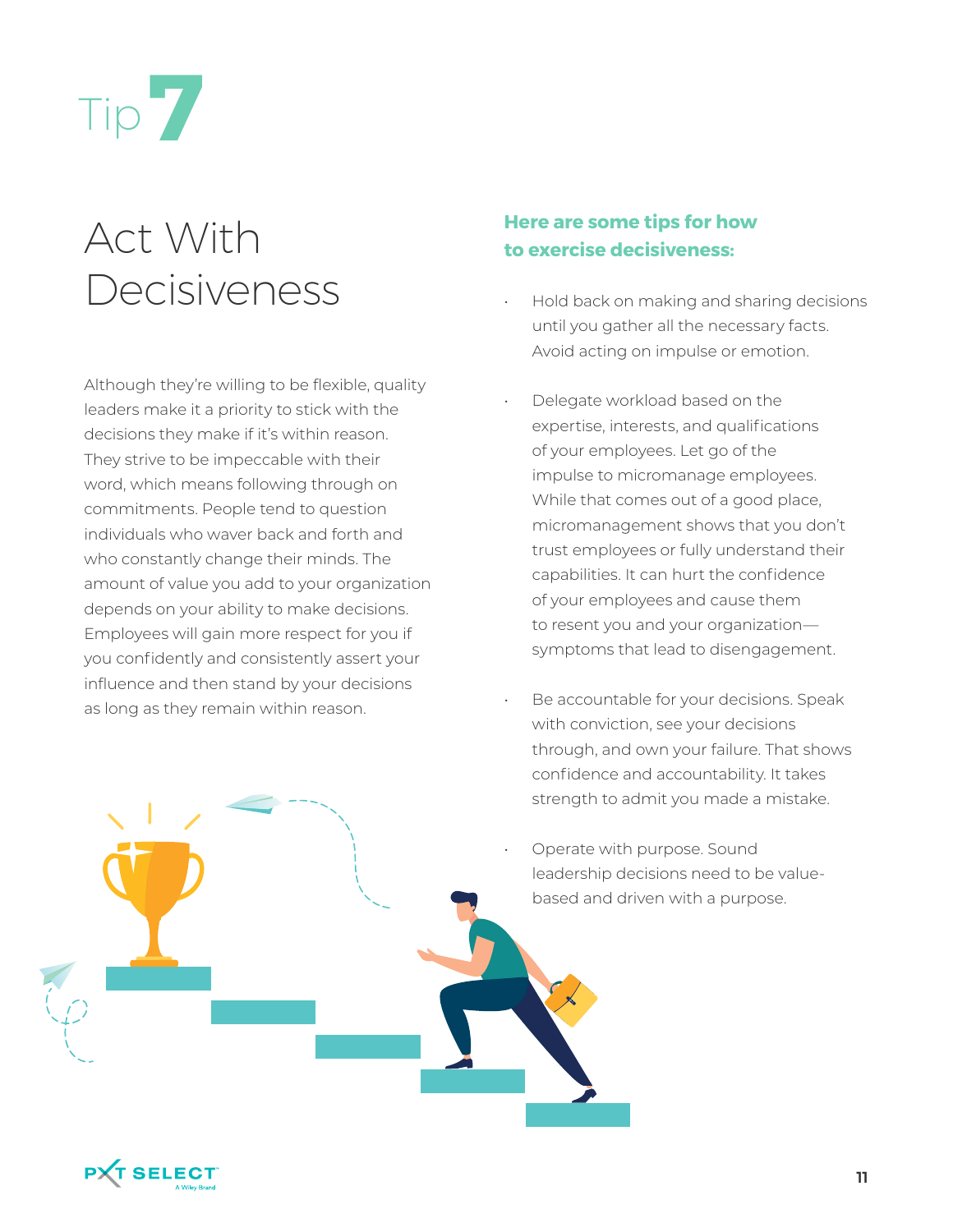

#### Create an Environment of Constant Learning & Development

Have you ever heard someone give career advice along the lines of, "If you're not learning anything, it's time to move on"? Even if you don't agree with that statement, what's keeping your employees from agreeing with it? And if they realize they're not learning and that your organization isn't encouraging or making space for learning, what's keeping them from leaving your company?

Essentially, learning incentivizes people to stay with an organization. It's the cherry on top of the paycheck. If employees are learning and sharpening skills that can help them earn more, get their dream job, or get promoted, they're going to want to make the most of that opportunity. That means remaining with your organization.

So, give your employees learning opportunities. Encourage your team to explore new methods of reaching their individual goals and those set by the company. Allow them



to make and learn from mistakes. Unless you're working with a bunch of robots, your coworkers and teams are going to make mistakes. So, let go of the frustration that comes up when they do. Do you know what's more frustrating than making a mistake? Not learning from a mistake—that's frustrating.

See mistakes as opportunities to develop your employees and as opportunities to exercise patience and understanding. Give them the benefit of the doubt. After all, we all make mistakes. When you judge someone for making a mistake, you might not have the entire story, and that leads to needless suffering. You don't like being judged for your mistakes, right? Return the favor.

Here's another bit of advice—reward new and innovative ideas. Each member of your organization sees the world from a unique perspective. They might see something that you and everyone else missed—a clever solution, a loophole, or an opportunity bubbling just below the surface. If your employee wants to experiment and try something a bit different, encourage them to go for it. If it doesn't work, that's okay. Learn and move on. The point is not to have things work on the first try. The point is to try things, learn from the failures, and set yourself up for the eventual successes in the process. Encourage innovation. It's your friend.

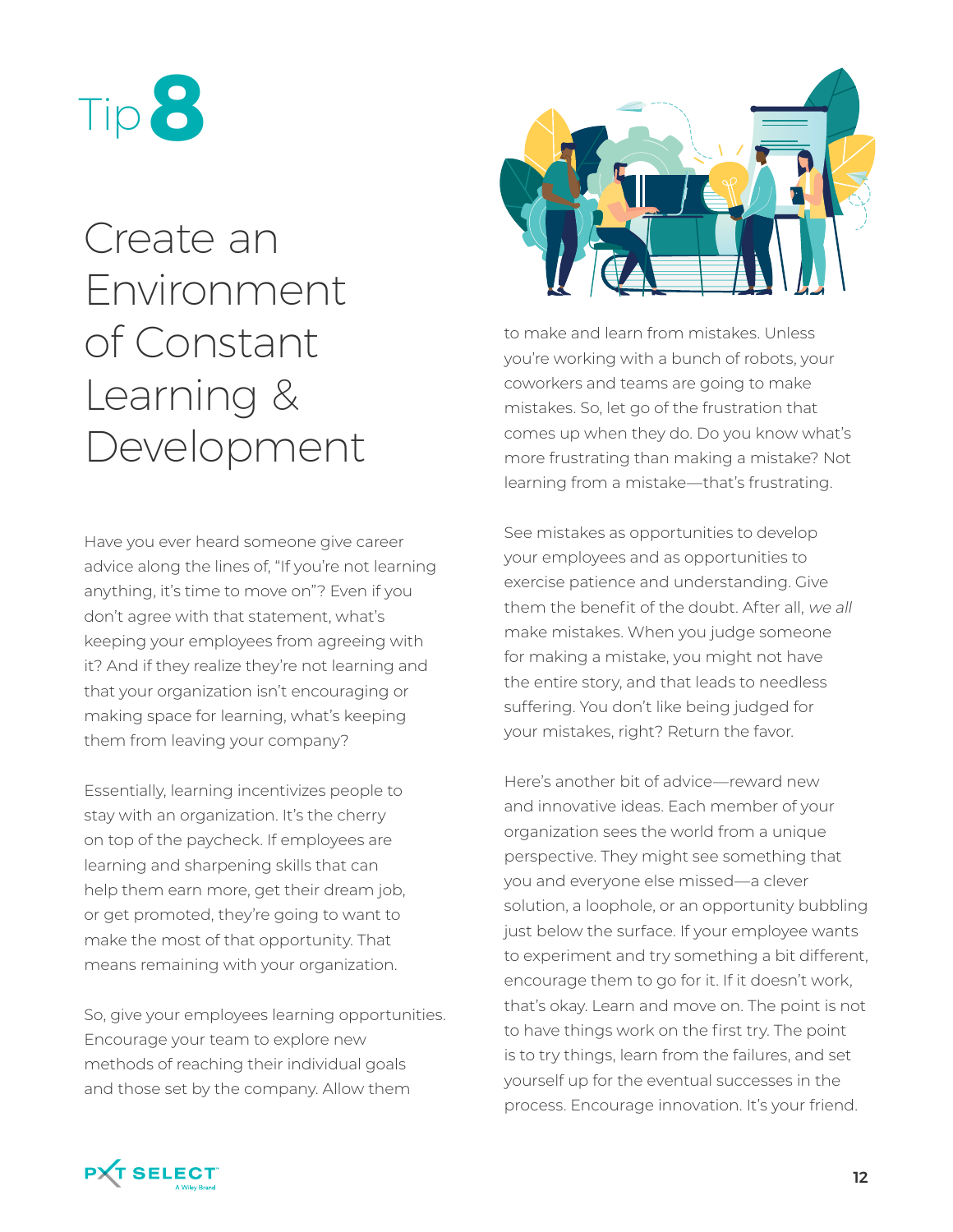

## Provide the Professional Guidance that Your Team Wants

We want to be around our mentors and the leaders we look up to. So, be the manager who's also the leader and the mentor people want to be around. If you provide mentorship for members of your team, they'll find more incentive to work harder for you and stay with your company for longer. Make yourself available to staff members and show interest in their career development, especially as it pertains to your organization.

Remember the motivational power of positive reinforcement. If employees hear positive feedback from mentors they respect, their confidence will soar. They'll spend less time doubting themselves and stressing and more time focusing, pushing themselves, and getting things done. How does that sound?



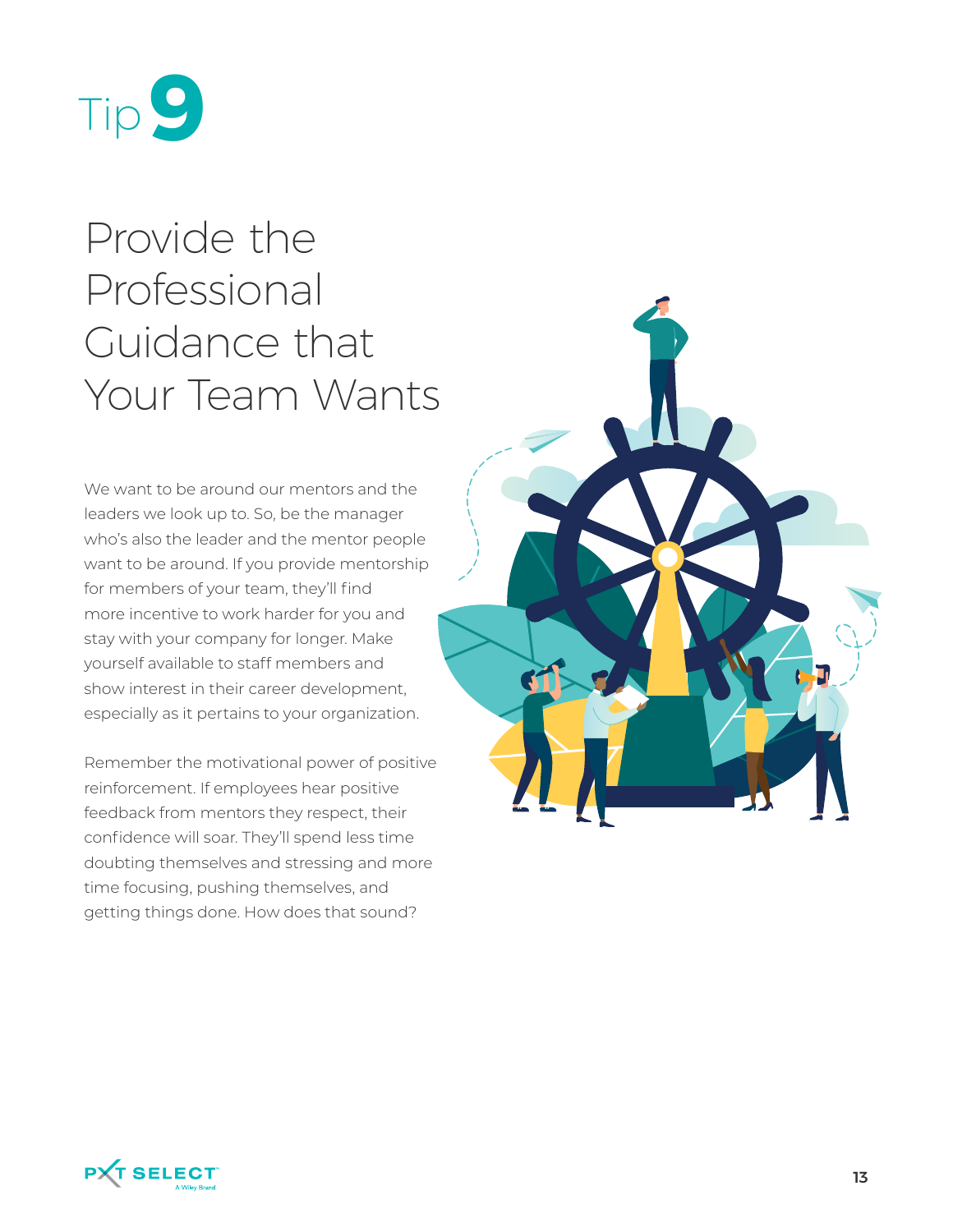

#### Exercise Patience With Yourself

Developing strong managerial skills takes time—especially as you adjust to your new position. Seek guidance from colleagues, your manager, and your professional network when you need it. In doing so, you'll develop your leadership abilities and make strides toward becoming an effective and respected manager.

In the same way that you give your employees the benefit of the doubt with the mistakes they make, do the same for yourself. You're not going to be perfect, so let go of that expectation. Again, save yourself the stress and heartbreak. If you make a mistake, learn from it and move on. And remember, you've got this.



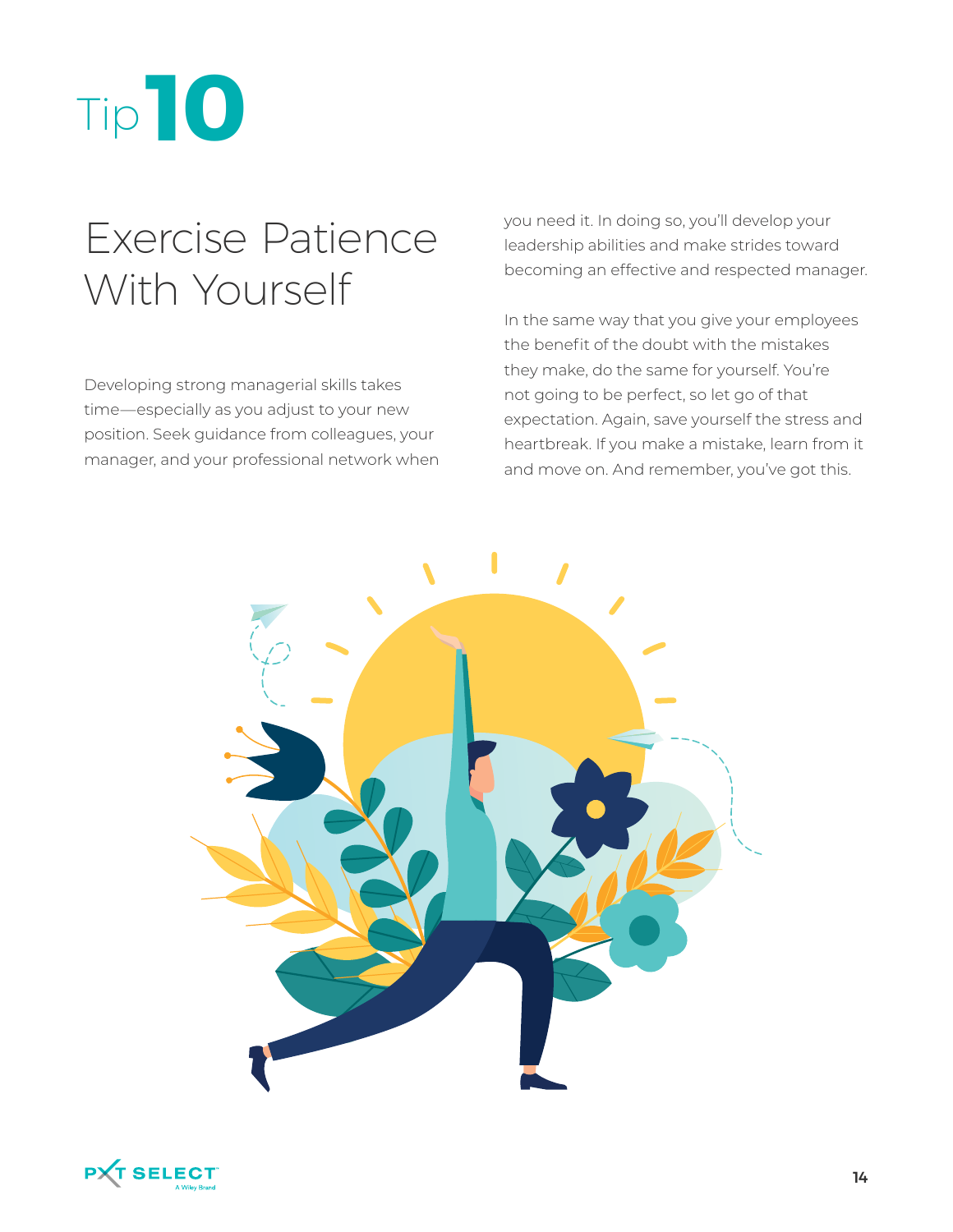#### As a Recap, Remember to:

- 1. Develop yourself as a leader
- 2. Set an example people can't resist following
- 3. Communicate directly and clearly
- 4. Help your team see the big picture
- 5. Encourage and invite constant feedback
- 6. Recognize and reward a job well done
- 7. Act with decisiveness
- 8. Encourage learning and development
- 9. Provide the guidance your employees want
- 10. Exercise patience, especially with yourself



#### Be the Leader Your Organization Needs

Here's a bonus tip—you already have what it takes to be a successful leader and manager. The real trick is in accessing your potential and your employees' potential by getting to know your employees and yourself. That can be a daunting task, but the PXT Select™ suite of solutions makes it easy.

The PXT Select assessment and the CheckPoint 360°™ feedback survey help you as a manager by gathering accurate, objective, and reliable data so you can

confidently hire, manage, develop, and retain productive employees and effective leaders.

With the right people in the right roles, developed to their full potential, your organization can build a high-performing workforce that drives results. In the end, isn't that your goal as a manager?

Interested in learning more? **Contact your Authorized PXT Select Partner today.**